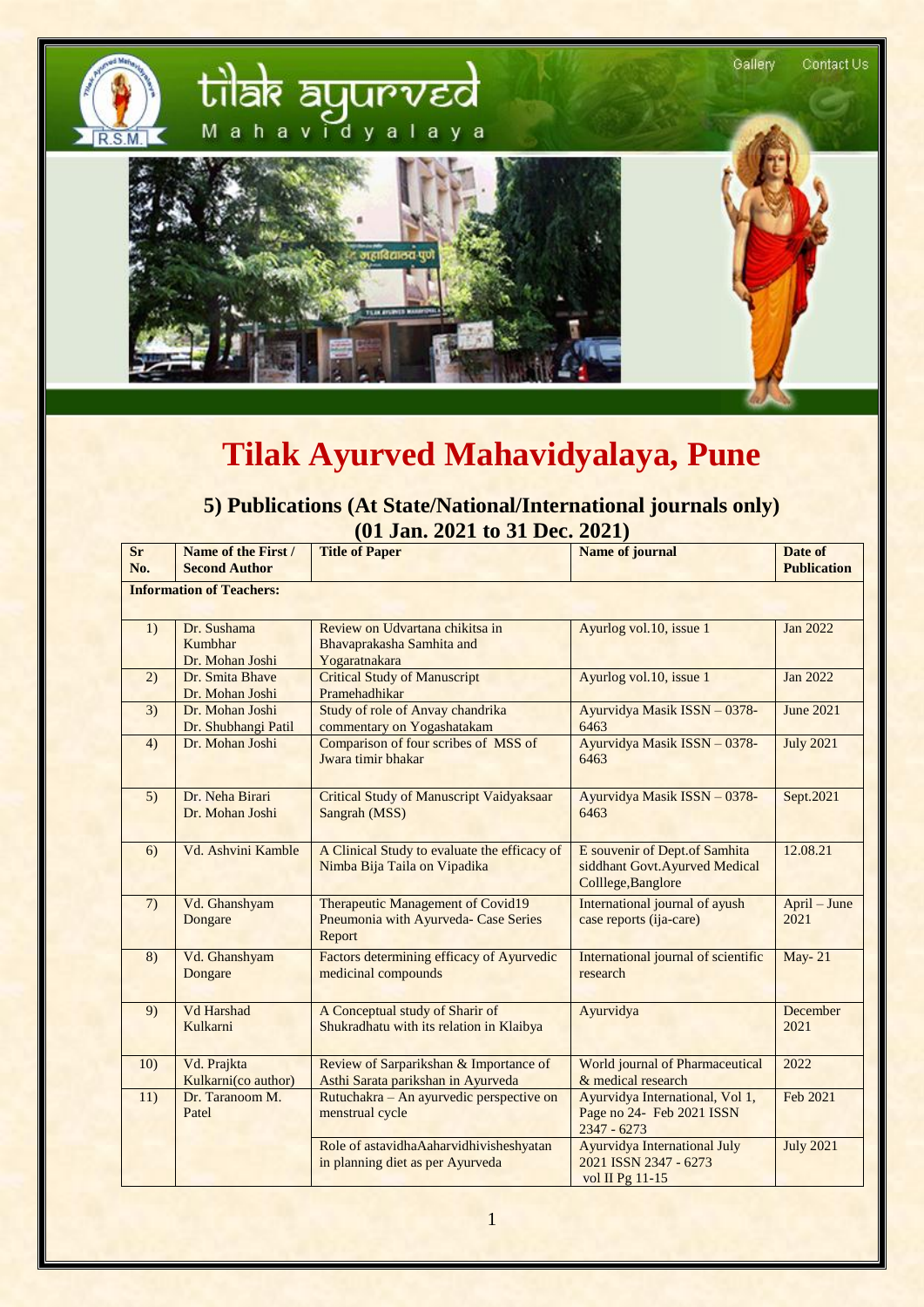| 12) | Dr.Apoorva<br>Sangoram | <b>Need of Drug Standardization</b>                                                                                                                    | Ayurvidya - International                                              | <b>Jan 2021</b>         |
|-----|------------------------|--------------------------------------------------------------------------------------------------------------------------------------------------------|------------------------------------------------------------------------|-------------------------|
|     |                        | Comprehensive review of Agnimantha(<br>Clerodandrum flomidis)                                                                                          | Ayurvidya -National                                                    | <b>Jan 2021</b>         |
|     |                        | Effect of Beejamrut on germination of<br>Ashwagandha seeds                                                                                             | Ayurvidya - International                                              | <b>Jun 2021</b>         |
|     |                        | JATIPHALA (Myristica fragrans Houtt.) -<br>A Review From Vedic Era & Samhita                                                                           | <b>World Journal of Pharmacy and</b><br><b>Pharmaceutical Sciences</b> | 2021                    |
|     |                        | <b>Review of Role of Vayasthapan</b><br>Mahakashay as Rejuvenation Therapy                                                                             | Ayurvidya -National                                                    | Sep 2021                |
|     |                        | Literature review of Patha (Cissampelas<br>Pareira Linn) in classical text                                                                             | Ayurvidya -National                                                    | 2021                    |
|     |                        | karyakari Sampadkiya                                                                                                                                   | Ayurvidya -National                                                    | Jan 2021 to<br>Dec 2021 |
| 13) | Dr.Asmita Jadhav       | Comparative study of pharmacognosy of<br>market sample of Nagkeshara(musea<br>ferrae linn) with genuine sample                                         | Journal of pharmacognosy and<br>phytochemistry                         | March 2021              |
|     |                        | Aragvadha (Cassia Fistula ,Linn) Areview<br>from laghutrayi)                                                                                           | World journal of pharmaceutical<br>reserch                             | Jan 2021                |
| 14) | Dr.Sneha Kulkarni      | Assessment of add on effect of Ayurvedic<br>management along with standard treatment<br>in primary infertility $-$ a case study.                       | Ayurvidya                                                              | <b>August</b><br>2021   |
|     |                        | A critical review of pushpa varga WSR to<br>Sushrut Samhita, Nibandha Samgraha<br>commentary by Dalhana                                                | Ayurvidya                                                              | December<br>2021        |
| 15) | Dr.Pradnya Gathe       | <b>Need of Drug Standardization</b>                                                                                                                    | Ayurvidya - International                                              | <b>Jan 2021</b>         |
| 16) | Dr. Indira Ujagare     | Descriptive study of pharmaceutical<br>preparation and analysis of trailokyasundar<br>rasa                                                             | Ayurvidya International,<br>ISSN-2347-6273                             | Jan2021                 |
|     |                        | Critical review on Lavan kalpana- second<br>Author                                                                                                     | <b>WJPMR 2021, vol 7</b>                                               | Aug 2021                |
|     |                        | Poster on Sukhsarak Choorna, second<br>Author                                                                                                          | Ayurvidya Masik                                                        | Aug 2021                |
|     |                        | Poster on-Anu tel                                                                                                                                      | Ayurvidya Masik                                                        | Sept 2021               |
|     |                        | Comprehensive review of drug Jeeraka<br>(Cuminum cyminum Linn.)                                                                                        | <b>WJPMR</b>                                                           | August<br>2021          |
| 17) | Dr. Yoginee Patil      | Article on Comprehensive review of ISSN-0378-6463, second author<br>Bahubeeja (Psidiumguajava Linn.) in<br>Ayurvidyamasik                              |                                                                        | on April<br>2021        |
|     |                        | <b>Critical Review Of Malahara- A Topical</b><br>Dosage Form, in World Journal of<br>Pharmaceutical Research, , second author                          | ISSN 2277-7105,                                                        | April 2021              |
|     |                        | <b>Critical Review of Malahara- A topical</b><br>dosage form.second author                                                                             | <b>WJPMR</b>                                                           | <b>MAY 2021</b>         |
|     |                        | Peru: Ek Bahuguni Phal<br>second author                                                                                                                | Ayurveda Patrika ISSN- 2278-<br>0726                                   | August<br>2021          |
|     |                        | Poster-Thiostanin-<br>Raktashodhak Vati<br>second author                                                                                               | Ayurvidyamasik<br><b>National</b> journal<br>ISSN-0378-6463            | <b>Nov 2021</b>         |
| 18) | Dr. Vinaya Dixit       | Dr.SunandaRanade&Dr.SubhashRanade<br>foundation Award for article on<br>SharangdharoktaShwasavyadhivarilChikits<br>akalpa – EkAdhyayan (Second author) | Ayurvidyamasik<br>National journal<br>ISSN-0378-6463                   | <b>July 2021</b>        |
|     |                        | Upasampadakeeya writing(Amhi<br>Swasthyanirbhar) in Ayurvidya Masik<br>Diwali anka                                                                     | Arogyadeep Diwali anka 2021                                            | October<br>2021         |
|     |                        | Kantakari Kalpa (Ayurved<br>Rasashala, Pune) poster in Ayurvidya<br><b>Masik</b>                                                                       | ISSN-03786463                                                          | December<br>2021        |
|     |                        | Upasampadakeeya writing in Ayurvidya<br>Masik                                                                                                          | ISSN-03786463                                                          | Jan 2021 to<br>Dec 2021 |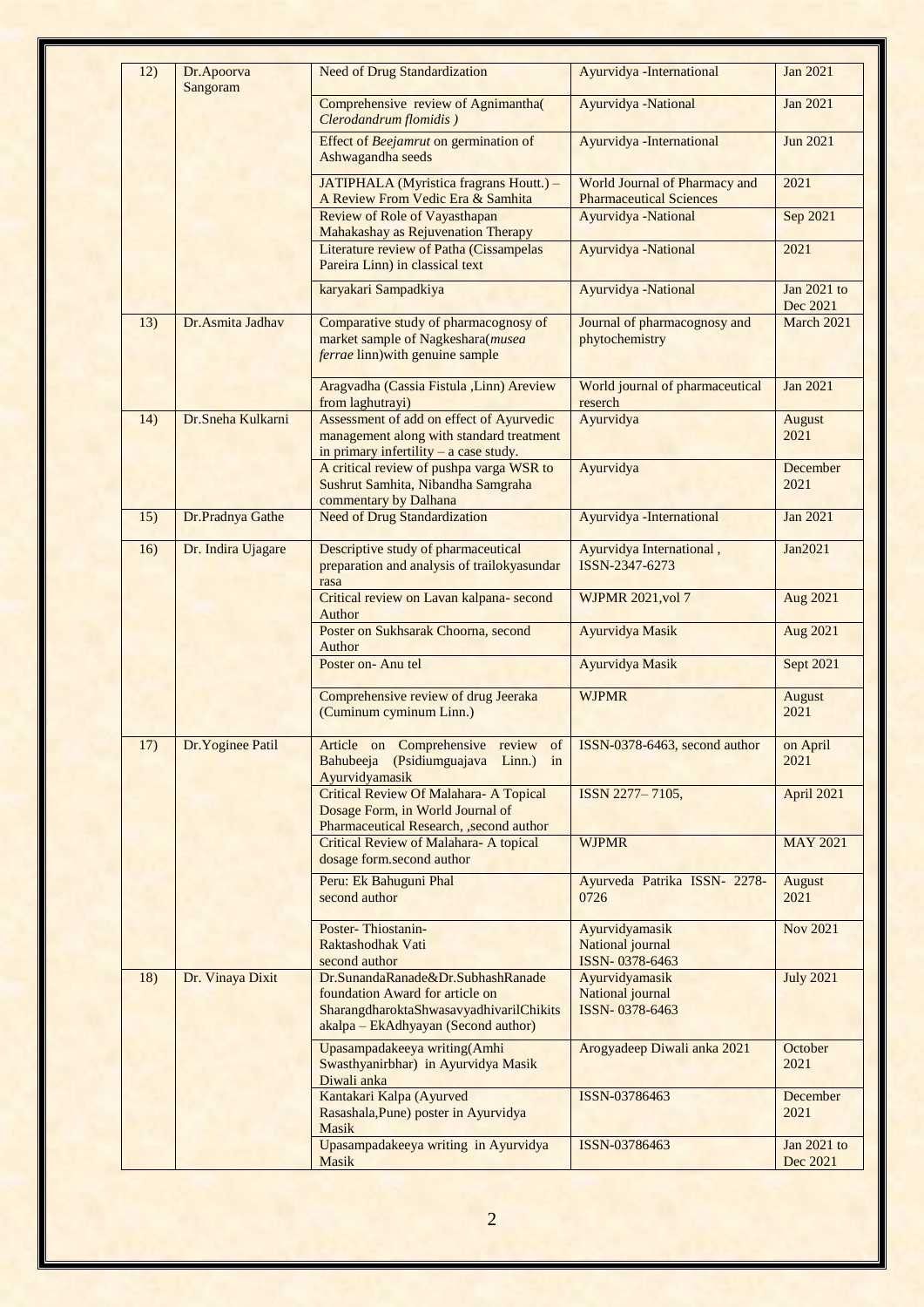| 19)  | Dr. Ashwini Bodade            | A review of Ayurvedic concept of female                                                                                         | AyurvidyaMasik                                                                                                                                                                          | March 2021                             |
|------|-------------------------------|---------------------------------------------------------------------------------------------------------------------------------|-----------------------------------------------------------------------------------------------------------------------------------------------------------------------------------------|----------------------------------------|
|      |                               | infertility<br><b>Ahavaal of Pathyakar Recipe</b>                                                                               | $(ISSN-0378-6463)$<br>Ayurvidyamasik                                                                                                                                                    | Oct 2021                               |
|      |                               |                                                                                                                                 | National journal<br>ISSN-0378-6463                                                                                                                                                      |                                        |
|      |                               | Bahuguni Awala Arogyache Varadan                                                                                                | Arogyadeep Diwali anka 2021                                                                                                                                                             | October<br>2021                        |
| 20)  | Dr. Sunil Pandhare            | <b>A Conceptual Review Of Causes (HETU)</b><br>Of Osteoarthritis (Sandhigata Vata)                                              | <b>World Journal Of</b><br><b>Pharmaceutical &amp; Medical</b>                                                                                                                          | 17/6/2021                              |
|      |                               |                                                                                                                                 | Research                                                                                                                                                                                |                                        |
|      |                               | <b>Review Conceptual of Etiology of</b><br>Amlapittas Lifestyle Disorder In Present<br>Era                                      | <b>European Journal of Biomedical</b><br>& Pharmaceutical Sciences                                                                                                                      | 8/12/2021                              |
| 21)  | Dr. Manjiri<br>Deshpande      | The Conceptual Study of Sthaulya W.S.R.<br>to Obesity.                                                                          | World Journal Of<br><b>Pharmaceutical &amp; Medical</b><br>Research                                                                                                                     | 1 November<br>2021                     |
|      |                               | <b>Observational Study of Raktpradoshaj</b><br>Vikara among Malnourished Reproductive<br>Age group women in Tribal area         | <b>Global Journal for Research</b><br>Analysis                                                                                                                                          | <b>July 2021</b>                       |
| 1)   | Dr. Aishwarya<br>Ranade       | <b>Exploratory Study Of Sthaulya Upadravas</b><br>W.S.R. To Brihatrayi                                                          | <b>Indian Journal of Applied</b><br>Research                                                                                                                                            | Sept.2021                              |
|      | Dr. Darshana<br><b>Ubhale</b> | <b>A Conceptual Review Of Causes (HETU)</b><br>Of Osteoarthritis (Sandhigata Vata)                                              | <b>World Journal Of</b><br>Pharmaceutical & Medical<br>Research                                                                                                                         | 17/6/2021                              |
| (22) | Dr Mihir Hajarnavis           | Pandemics: An Ayurved perspective                                                                                               | <b>Health For The Millions</b>                                                                                                                                                          | January -<br>March 2021                |
| 23)  | Dr Nileema Shisode            | Role of Aahar in Prameha as a preventive<br>measure and as a treatment- A conceptual<br>study                                   | <b>Journal of Preventive Medicine</b><br>and Holistic Health                                                                                                                            | Feb 2021                               |
|      |                               | To study the Ayurveda perspective of<br>Covid 19                                                                                | <b>Journal of Preventive Medicine</b><br>and Holistic Health                                                                                                                            | Feb 2021                               |
| (24) | Dr Soniya Kale                | A REVIEW ARTICLE ON COVID<br><b>VACCINE COMPARATIVE STUDY</b><br>(International Publication)                                    | <b>WORLD JOURNAL OF</b><br>PHARMACY AND<br><b>PHARMACEUTICAL</b><br><b>SCIENCES</b><br><b>SJIF Impact Factor 7,632</b><br><b>ISSN 2278 - 4357 Volume 10,</b><br><b>Issue 7, 533-541</b> | 1.07.2021                              |
| 25)  | Dr Maithili Naik              | The study of the concept of Adharaneeya<br>vega from Charak Samhita with special<br>reference to Ayurveda Deepika<br>Commentary | Ayurvidya                                                                                                                                                                               | January<br>2021                        |
|      |                               | Mental health and Ayurveda                                                                                                      | Ayurvidya                                                                                                                                                                               | October<br>2021                        |
| 26)  | Dr.Pramod P Bhave             | <b>Emerging Issues of Medicolegal Aspects</b><br>During Current Covid-19, Pandemic<br>outbreak- A Literary Review               | <b>World Journal of Pharmaceutical</b><br>Research                                                                                                                                      | Issue no. 5,<br>Vol. 10,<br>July-April |
| 27)  | Dr. Sayali A.<br>Kulkarni     | <b>Conceptual Study of Applicability of</b><br>Bilvadi Agad in Covid-19                                                         | <b>World Journal of Pharmaceutical</b><br>Research                                                                                                                                      | Issue no. 12,<br>Vol. 10, Sep<br>2021  |
| (28) | Dr. Sanjay Gavane             | Rajaswala paricharya- Classical way of<br>menstruation management                                                               | <b>EJBPS</b>                                                                                                                                                                            | <b>June 2021</b>                       |
| 29)  | Dr Rahul Garudkar             | Use of yonidhawan in<br>Yonigatashwetastrava                                                                                    | <b>IJSR</b>                                                                                                                                                                             | <b>July 2021</b>                       |
| 30)  | Dr.Pradeep<br>Musale          | A revie of sutika paricharya and<br>importance of Dhupan in sutika paricharya                                                   | <b>EJBPS</b>                                                                                                                                                                            | <b>July 2021</b>                       |
| 31)  | <b>DrPriya Deshpande</b>      | Co-author of Adiposity/Obesity                                                                                                  | <b>Book</b>                                                                                                                                                                             | 2021                                   |
| 32)  | Dr Ashwini<br>Karandikar      | <b>Effect of Shatpushpa in Female Infertility</b><br>related to Anovulatory Cycle in PCOS                                       | Ayurvidya                                                                                                                                                                               | <b>July 2021</b>                       |
|      | (Dr.Rucha Ganu)               | Yoga in Pregnancy- The guide to healthy<br>pregnancy and child birth                                                            | <b>EJBPS</b>                                                                                                                                                                            | <b>July 2021</b>                       |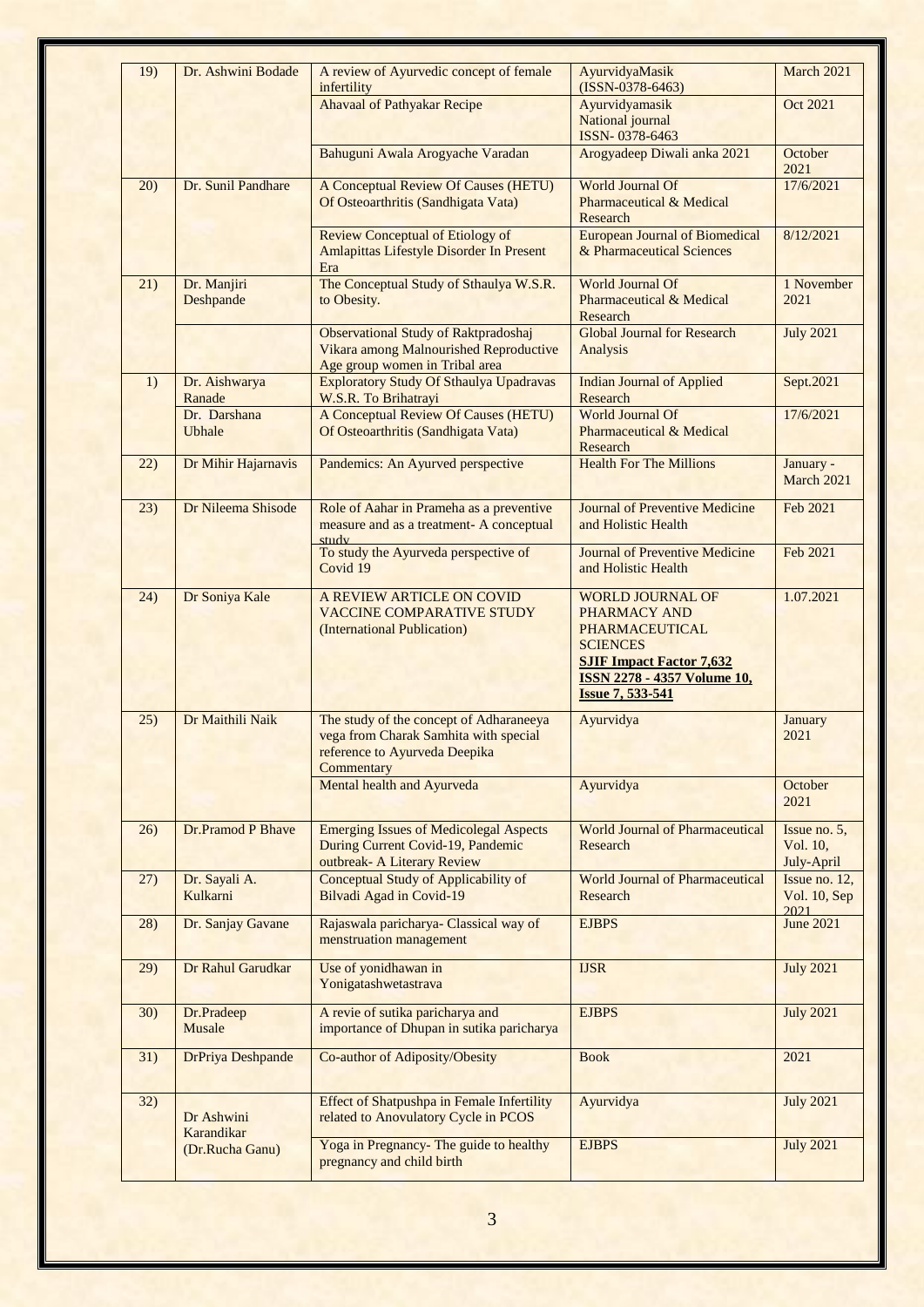|     |                                                | Yonivyapad and its relevance in female<br>infertility                                                                                                            | Ayurvidya                                                                                               | <b>June 2021</b>      |
|-----|------------------------------------------------|------------------------------------------------------------------------------------------------------------------------------------------------------------------|---------------------------------------------------------------------------------------------------------|-----------------------|
|     |                                                | Concept of jataharini in comparison with<br>female infertility and perinatal deaths                                                                              | Ayurvidya                                                                                               | <b>May 2021</b>       |
|     |                                                | Rare case of multiple fetal anomalies -<br>cleft lip cleft palate, corpus callosum<br>agenesis, blake's pouch cyst and single<br>umbilical artery. A case report | <b>EJBPS</b>                                                                                            | Jan 2021              |
|     |                                                | Anatomical causes of female infertility&<br>its management: An Ayurvedic Perspective                                                                             | Ayurvidya                                                                                               | March <sub>21</sub>   |
| 33) | Dr. Vikas Jaybhay                              | A review article on Krimi roga (worm<br>infestations) in chidren                                                                                                 | Europeon journal of biomedical<br>and pharmaceutical sciences<br>2349-8870; VOL.08;<br>ISSUE 6; 250-253 | 2021                  |
| 34) | Dr. Sangeeta P.<br>Sawant                      | Janusandhigata vata: A Literature Review                                                                                                                         | <b>IJSR-</b> International Journal of<br><b>Scientific Research</b>                                     | <b>August</b><br>2021 |
| 35) | Dr Rashmi Bhise                                | Plastic Surgery a Remold of Sushrutokta<br>Sandhan Karma                                                                                                         | Ayurvidya                                                                                               | <b>Nov 2021</b>       |
| 36) | Vd. Anjali Damle                               | <b>Ayurvedic Management of Ankylosing</b><br>Spondilitis (Asthimajjagata vata) - A case<br>study                                                                 | <b>IAMJ</b>                                                                                             | 6/4/2021              |
|     |                                                | Management of Vataja Shirashool By<br>Shaman Nasya Karma-A Comparative<br>Study                                                                                  | Ayurvidya                                                                                               | April 2021            |
| 37) | Vd. Monica Mulay                               | A case study on Ayurvedic management of<br>Kitibha Kushta(Psoriasis)                                                                                             | <b>IJAPR</b>                                                                                            | 6/4/2021              |
| 38) | Vd. Rahul<br>Kathawate                         | Role of Madhutailik basti in male<br>infertility                                                                                                                 | <b>EJBPS</b>                                                                                            | <b>Nov 2021</b>       |
|     | <b>Information of Students:</b>                |                                                                                                                                                                  |                                                                                                         |                       |
| 39) | Dr. Neha Birari<br>Dr. Mohan Joshi             | <b>Critical Study of Manuscript Vaidyaksaar</b><br>Sangrah (MSS)                                                                                                 | Ayurvidya Masik ISSN - 0378-<br>6463                                                                    | Sept.2021             |
| 40) | Dr. Smita Bhave<br>Dr. Mohan Joshi             | <b>Critical Study of Manuscript</b><br>Pramehadhikar                                                                                                             | Ayurlog vol.10, issue 1                                                                                 | <b>Jan 2022</b>       |
| 41) | Dr. Sushama<br>Kumbhar<br>Dr. Mohan Joshi      | Review on Udvartana chikitsa in<br>Bhavaprakasha Samhita and<br>Yogaratnakara                                                                                    | Ayurlog vol.10, issue 1                                                                                 | Jan 2022              |
| 42) | Dr. Kavita Jadhav<br>Dr. Samarth<br>Kotasthane | A Critical review on 'Rakta' from Sushruta<br>Samhita                                                                                                            | Ayurved Patrika ISSN 2278-<br>0726                                                                      | Jan 2022              |
| 43) | Vd. Maheshwari<br>Terkar                       | Review of Sarparikshan & Importance of<br>Asthi Sarata parikshan in Ayurveda                                                                                     | World journal of Pharmaceutical<br>& medical research                                                   | 2022                  |
| 44) | Vd.Ashwini<br>Makariye                         | Role of Ashtavidhaharvidhivisheshayatan<br>in planing diet as per Ayurveda                                                                                       | <b>Ayurvidya International Journal</b>                                                                  | <b>July 2021</b>      |
| 45) | Vd.Himadri<br>Choudhary                        | Physiological effect of Pranayam and its<br>significance in the covid 19 crisis                                                                                  | European journal of<br>pharmaceutical and medical<br>research                                           | <b>June 2021</b>      |
|     |                                                | A Critical literary review of Agni and its<br>role in Aharpak and its importance of<br>Shadrasatmak Ahar for healthy life                                        | International journal of research<br>in Ayurved and pharmacy                                            | August<br>2021        |
| 46) | Vd. Vrishali Kale                              | <b>Review of Role of Vayasthapan</b><br>Mahakashay as Rejuvenation Therapy                                                                                       | Ayurvidya -National                                                                                     | Sep 2021              |
|     | Dr. Anand<br>Tryambakrao<br>Londhe             | <b>Critical Review of Malahara- A topical</b><br>dosage form.                                                                                                    | <b>WJPMR</b>                                                                                            | <b>MAY 2021</b>       |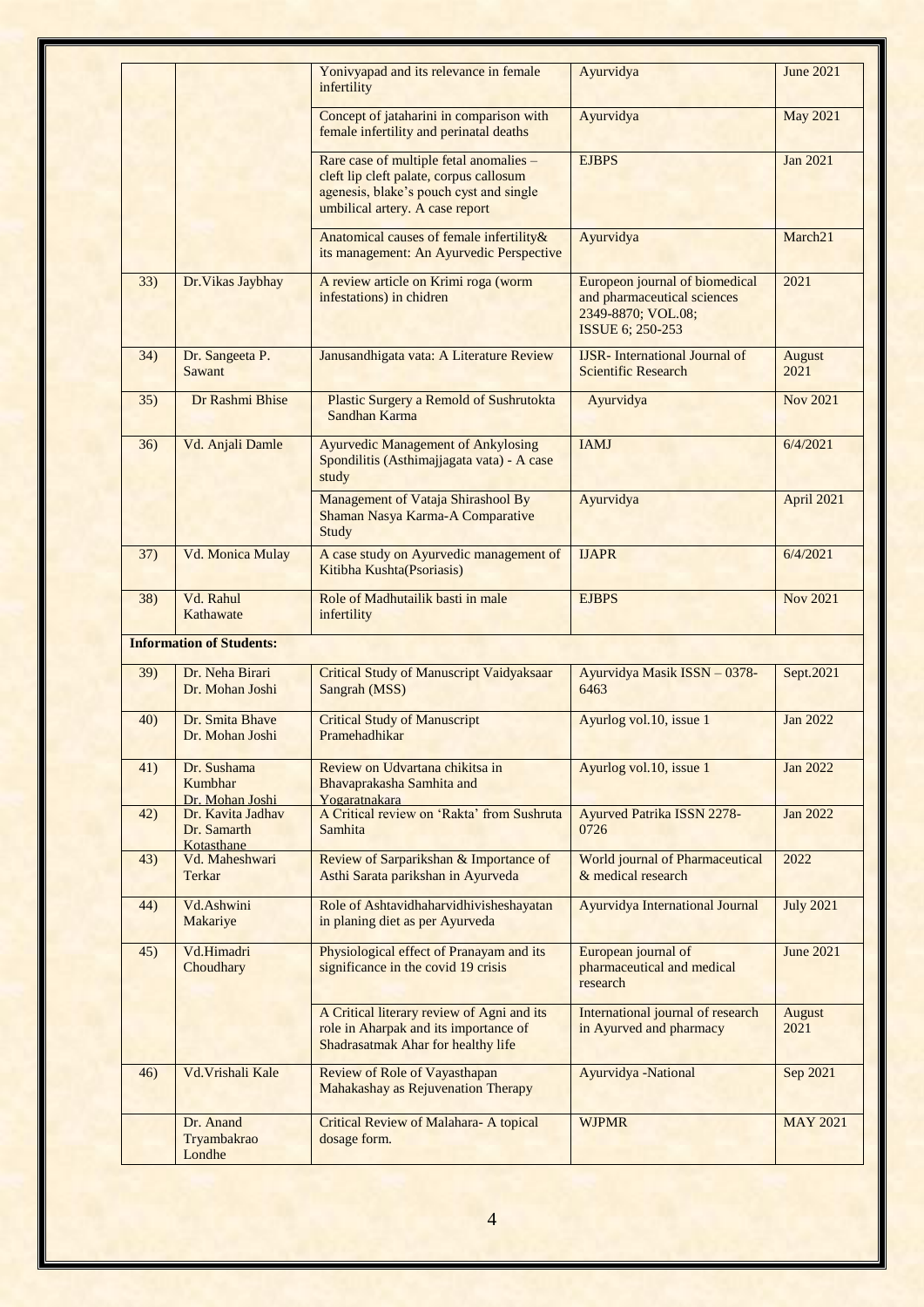| 47) | Vd. Yogita M.<br>Shinde       | Comprehensive Review of Bahubeeja<br>(Psidiumguajava Linn.)                                                                                                                        | Ayurvidya Masika                                                           | April 2021                                                    |
|-----|-------------------------------|------------------------------------------------------------------------------------------------------------------------------------------------------------------------------------|----------------------------------------------------------------------------|---------------------------------------------------------------|
|     |                               | Peru - Ekbahuguniphala                                                                                                                                                             | Ayurveda Patrika                                                           | August<br>2021                                                |
| 48) | Vd. Swapnil<br><b>Bhakare</b> | <b>Critical Review Of Lavana Kalpana</b>                                                                                                                                           | <b>WJPMR</b>                                                               | 01-08-2021                                                    |
| 49) | Vd. Shweta<br>Sevankar        | Comprehensive review of drug Jeeraka<br>(Cuminumcyminum Linn.)                                                                                                                     | <b>WJPMR</b>                                                               | <b>August</b><br>2021                                         |
|     |                               | Poster on-Anu tel                                                                                                                                                                  | Ayurvidya Masik                                                            | Sept 2021                                                     |
| 50) | Dr. Chetana<br>Chaudhari      | Poster on Sukhasarak Choorna                                                                                                                                                       | Ayurvidya Masik                                                            | <b>August</b><br>2021                                         |
| 51) | Dr. Pooja Charate             | Poster-Thiostanin-<br>Raktashodhak Vati<br>second author                                                                                                                           | Ayurvidyamasik<br>National journal<br>ISSN-0378-6463                       | <b>Nov 2021</b>                                               |
| 52) | Dr. Vaishnavi Joshi           | Dr.SunandaRanade&Dr.SubhashRanade<br>foundation Award for article on<br>SharangdharoktaShwasavyadhivarilChikits<br>akalpa - EkAdhyayan (First author)                              | <b>Ayurvidyamasik National</b><br>journal<br>ISSN-0378-6463                | <b>July 2021</b>                                              |
| 53) | Dr. Sharayu Kombe             | Poster on Pathyakar Bhel- Arogyadip<br>Diwali Anka                                                                                                                                 | Arogyadip Diwali Anka                                                      | <b>Oct 2021</b>                                               |
| 54) | Dr. Anjaly M                  | Poster on Avial- Arogyadip Diwali Anka                                                                                                                                             | Arogyadip Diwali Anka                                                      | Oct 2021                                                      |
| 55) | Dr. Pradhnya Benke            | A Conceptual Review Of Causes (HETU)<br>Of Osteoarthritis (Sandhigata Vata)                                                                                                        | <b>World Journal Of</b><br><b>Pharmaceutical &amp; Medical</b><br>Research | 17/6/2021                                                     |
| 56) | Dr. Rakesh Pardeshi           | <b>Review Conceptual of Etiology of</b><br>Amlapittas Lifestyle Disorder In Present<br>Era                                                                                         | <b>European Journal of Biomedical</b><br>& Pharmaceutical Sciences         | 8/12/2021                                                     |
| 57) | Dr. Monali Bagade             | <b>Observational Study of Raktpradoshaj</b><br>Vikara among Malnourished Reproductive<br>Age group women in Tribal area                                                            | <b>Global Journal for Research</b><br>Analysis                             | <b>July 2021</b>                                              |
| 58) | Dr. Seema Marade              | The Conceptual Study of Sthaulya W.S.R.<br>to Obesity.                                                                                                                             | <b>World Journal Of</b><br><b>Pharmaceutical &amp; Medical</b><br>Research | 1 November<br>2021                                            |
| 59) | Dr.Sonali Khatavker           | <b>Exploratory Study Of Sthaulya Upadravas</b><br>W.S.R. To Brihatrayi                                                                                                             | <b>Indian Journal of Applied</b><br>Research                               | Sept.2021                                                     |
| 60) | Dr Indraneel Joshi            | Role of swasthavritta in preventing<br>lifestyle disorders with reference to<br>Amlapitta                                                                                          | Ayurvidya                                                                  | <b>May 2021</b>                                               |
| 61) | Dr Yogesha Hingole            | Review article on constipation and<br>yogasana, WJPPS, Volume 10, Issue                                                                                                            | WJPPS, Volume 10, Issue<br>8,1143-1149                                     | 21 July<br>2021                                               |
| 62) | Dr. Bhavana S.<br>Tokapure    | <b>Emerging Issues of Medicolegal Aspects</b><br>During Current Covid-19, Pandemic<br>outbreak- A Literary Review                                                                  | <b>World Journal of Pharmaceutical</b><br>Research                         | Issue no. 5,<br>Vol. 10,<br>July-April<br>2021                |
| 63) | Dr. Gayatri P<br>Mayekar      | Conceptual Study of Applicability of<br>Bilvadi Agad in Covid-19                                                                                                                   | <b>World Journal of Pharmaceutical</b><br>Research                         | Issue no. 12,<br>Vol. 10, Sep<br>2021                         |
| 64) | <b>DrNilam Patil</b>          | Yonivyapad and its relevance in female<br>infertility<br>A revie of sutika paricharya and<br>importance of Dhupan in sutika paricharya<br>A case study of injplacentrix along with | Ayurvidya<br><b>EJBPS</b><br><b>EJBPS</b>                                  | <b>June 2021</b><br><b>July 2021</b><br><b>August</b><br>2021 |
| 65) | DrSaudamini Botre             | ayurvedic medicine on ovarian cyst<br>Concept of jataharini in comparison with                                                                                                     | Ayurvidya                                                                  | <b>May 2021</b>                                               |
|     |                               | female infertility and perinatal deaths<br>Rajaswala paricharya- Classical way of<br>menstruation management                                                                       | <b>EJBPS</b>                                                               | <b>June 2021</b>                                              |